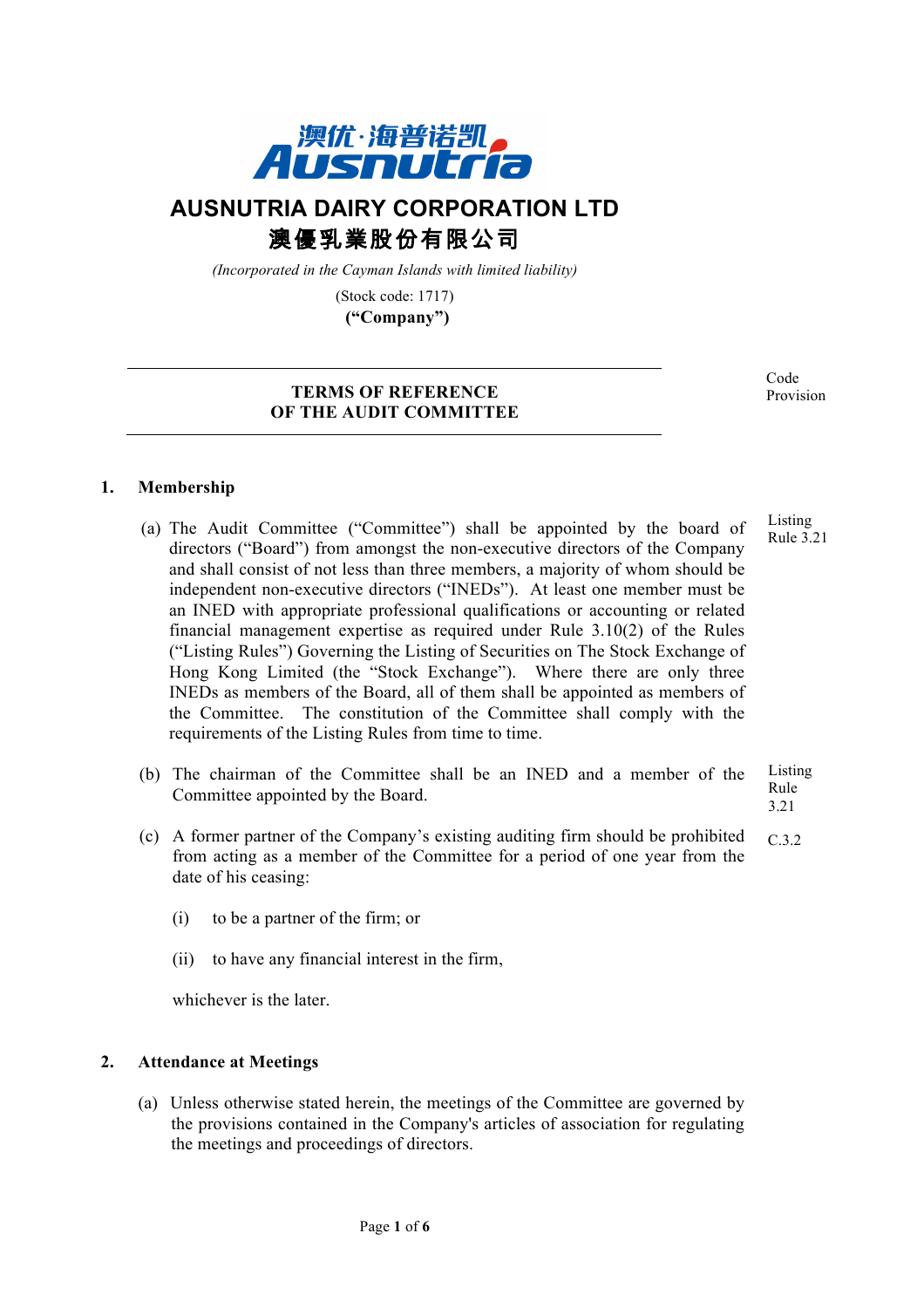- (b) The quorum for a meeting of the Committee shall be two members, both of whom must be INEDs.
- (c) Subject to paragraph 4 below, the chairman of the Board, the chief financial officer and the head of internal audit and compliance ("IAC") of the Company shall normally attend meetings of the Committee. A representative of the external auditors shall be invited to attend the Committee meetings where appropriate. Other staff who have specific responsibility for an area under review may also be invited to attend.
- (d) The company secretary shall be the secretary of the Committee who should attend all meetings of the Committee.
- (e) Members of the Committee may participate in a meeting of the Committee by means of telephone conference or similar communications equipment by means of which all persons participating in the meeting can hear each other and participation in a meeting pursuant to this provision shall constitute presence in person at such meeting.

## **3. Frequency of Meetings**

Meetings shall be held not less than two times a year. The external auditors or any members of the Committee may request a meeting if they consider that one is necessary and upon the receipt of such request, the secretary of the Committee shall convene such a meeting as soon as reasonably practicable and having regard to the convenience of all members with priority given to the INEDs.

#### **4. Private Meetings**

The Committee may hold separate private meeting(s) with the internal auditors and/or the external auditors with no executive directors or senior management present whenever they think fit and appropriate.

#### **5. Committee's Resolutions**

A resolution in writing signed by all the members of the Committee shall be as valid and effectual as if it had been passed at a meeting of the Committee and may consist of several documents in like form each signed by one or more of the members of Committee. Such resolution may be signed and circulated by fax or other electronic communications. This provision is without prejudice to any requirement under the Listing Rules for a Board or Committee meeting to be held.

#### **6. Authorities**

(a) The Committee is authorised by the Board to investigate any activity within its terms of reference. It is authorised to seek any information it requires from any employee or executive director and such persons are directed to co-operate with any request made by the Committee.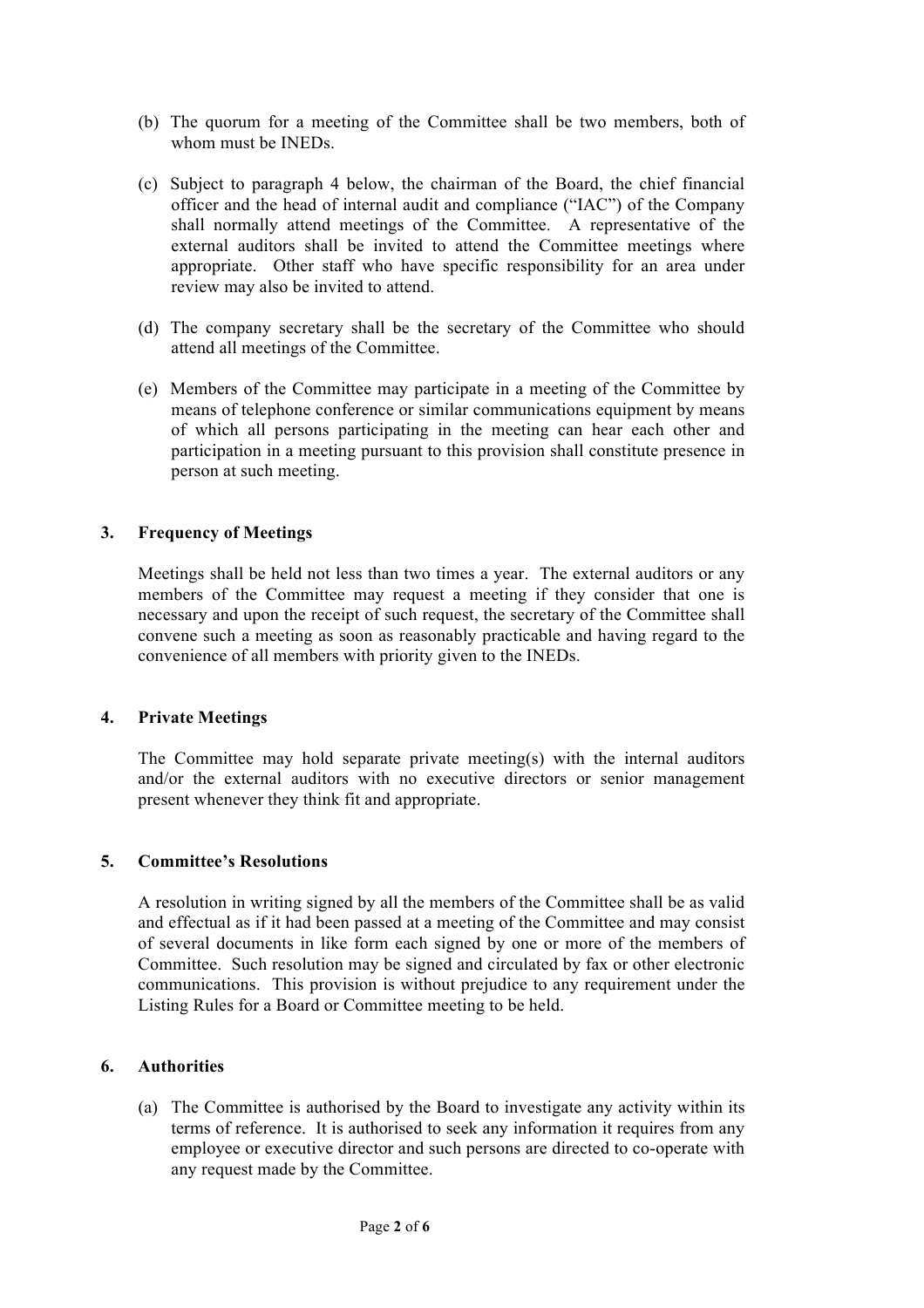- (b) The Committee is authorised by the Board, and at the reasonable expense of the Company, to obtain outside legal or other independent professional advice and to secure the attendance of outsiders with relevant experience and expertise if it considers this necessary.
- (c) The head of IAC of the Company shall report to the Committee in such form as is specified by the Committee.
- (d) The Committee shall report to the Board any suspected frauds or irregularities, failures of internal control or suspected infringements of laws, rules and regulations which come to its attention and are of sufficient importance to warrant the attention of the Board.
- (e) Where the Board disagrees with the Committee's view on the selection, appointment, resignation or dismissal of the external auditors, the Company should include in the corporate governance report in the annual report of the Company an explanation of the Committee's recommendation and the reasons why the Board has taken a different view. C.3.5
- (f) The Committee is to be provided with sufficient resources to perform its duties.

## **7. General Responsibilities**

- (a) The Committee is to serve as a focal point for communication between other directors, the external auditors and the internal auditors as regards their duties relating to financial and other reporting, risk management and internal controls, external and internal audits and such other matters as the Board determines from time to time.
- (b) The Committee is to assist the Board in fulfilling its responsibilities by providing an independent review and supervision of financial reporting, by satisfying themselves as to the effectiveness of the internal controls of the Company and its subsidiaries ("Group"), and as to the adequacy of the external and internal audits.
- (c) The Committee shall fulfill other responsibilities as required by the Listing Rules from time to time.

## **8. Duties**

The duties of the Committee shall be:

#### *Relationship with the Company's external auditors*

(a) to be primarily responsible for making recommendation to the Board on the appointment, reappointment and removal of the external auditors, and to approve the remuneration and terms of engagement of the external auditors, and any questions of resignation or dismissal;

 $C.3.3(a)$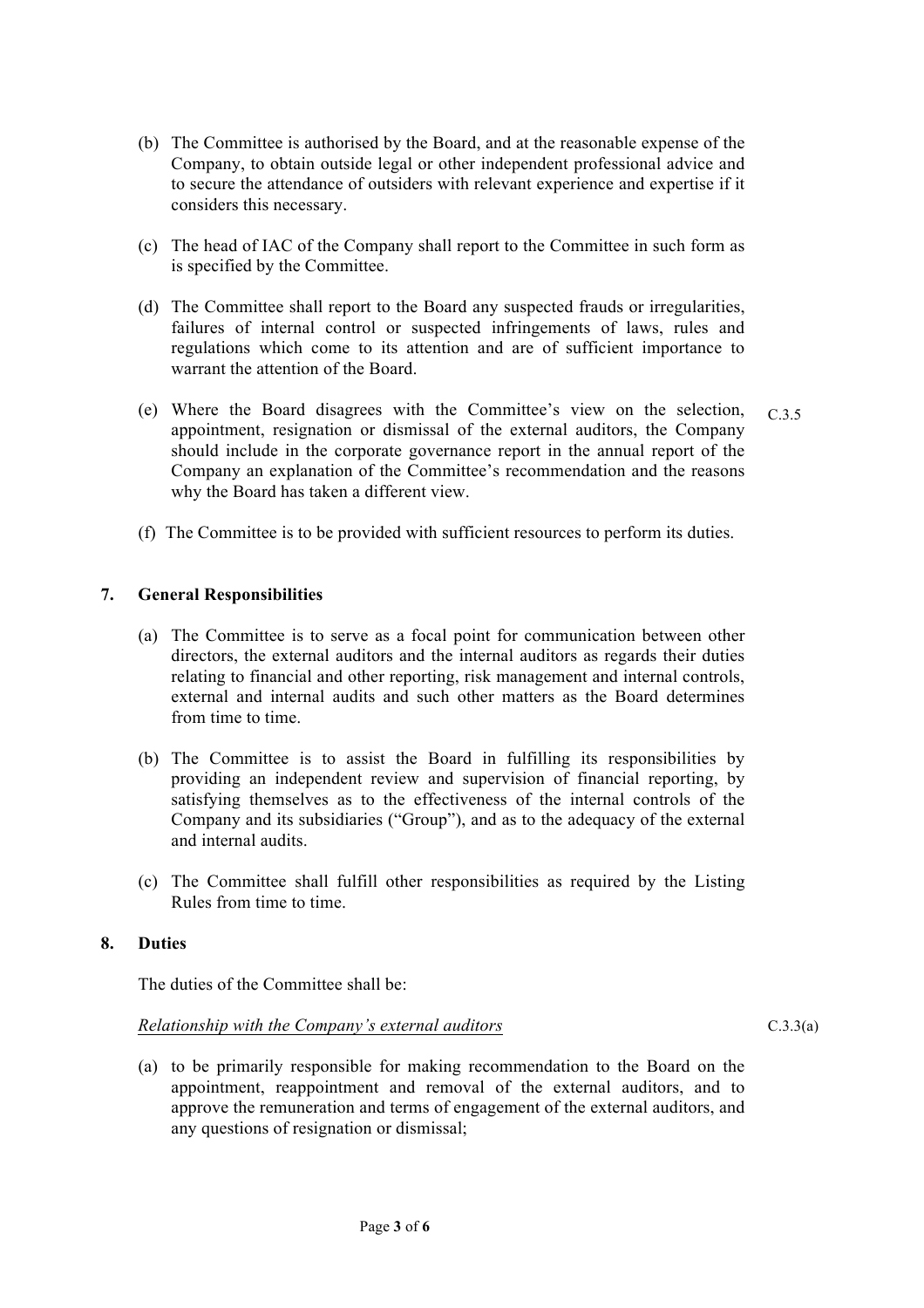- (b) to consider the plan for each year's audit submitted by the external auditors and discuss the same at a meeting if necessary;
- (c) to review and monitor the external auditors' independence and objectivity and the effectiveness of the audit process in accordance with applicable standards. In this connection, the Committee shall:
	- (i) obtain from the external auditors annually, information about policies and processes for maintaining independence and monitoring compliance with relevant requirements, including those for rotation of audit partners and staff; Note  $1(i)$  $\sum_{i=1}^{n}$ C.3.3
	- (ii) consider all relationships between the Company and the external auditors and in particular, to conduct annual review of all non-audit services performed by the external auditors and the related fee levels, and to ensure that such services do not impair the independence of the external auditors; and C.3.3 Note 1(i)
	- (iii) meet with the external auditors, at least annually, in the absence of management, to discuss matters relating to its audit fees, any issues arising from the audit and any other matters the external auditors may wish to raise; C.3.3 Note 1(iii)
	- (iv) consider agreeing with the Board the Company's policies on hiring employees or former employees of the external auditors and monitoring the application of these policies. The Committee should then be in a position to consider whether there has been or appears to be any impairment of the auditors' judgment or independence for the audit. C.3.3 Note 2
- (d) to discuss with the auditors the nature and scope of the audit and reporting obligations before the audit commences;
- (e) to develop and implement policy on engaging the external auditors to supply non-audit services. For this purpose, external auditors shall include any entity that is under common control, ownership or management with the audit firm or any entity that a reasonable and informed third party knowing all relevant information would reasonably conclude to be part of the audit firm nationally or internationally. The Committee should report to the Board, identifying and making recommendations on any matters where action or improvement is needed; C.3.3(c)

## *Review of the Company's financial information*

- (f) to monitor integrity of the Company's financial statements and annual report and accounts and half-year report, and, if prepared for publication, quarterly reports, and to review significant financial reporting judgments contained in them. In reviewing these reports before submission to the Board, the Committee should focus particularly on: C.3.3(d)
	- (i) any changes to accounting policies and practices;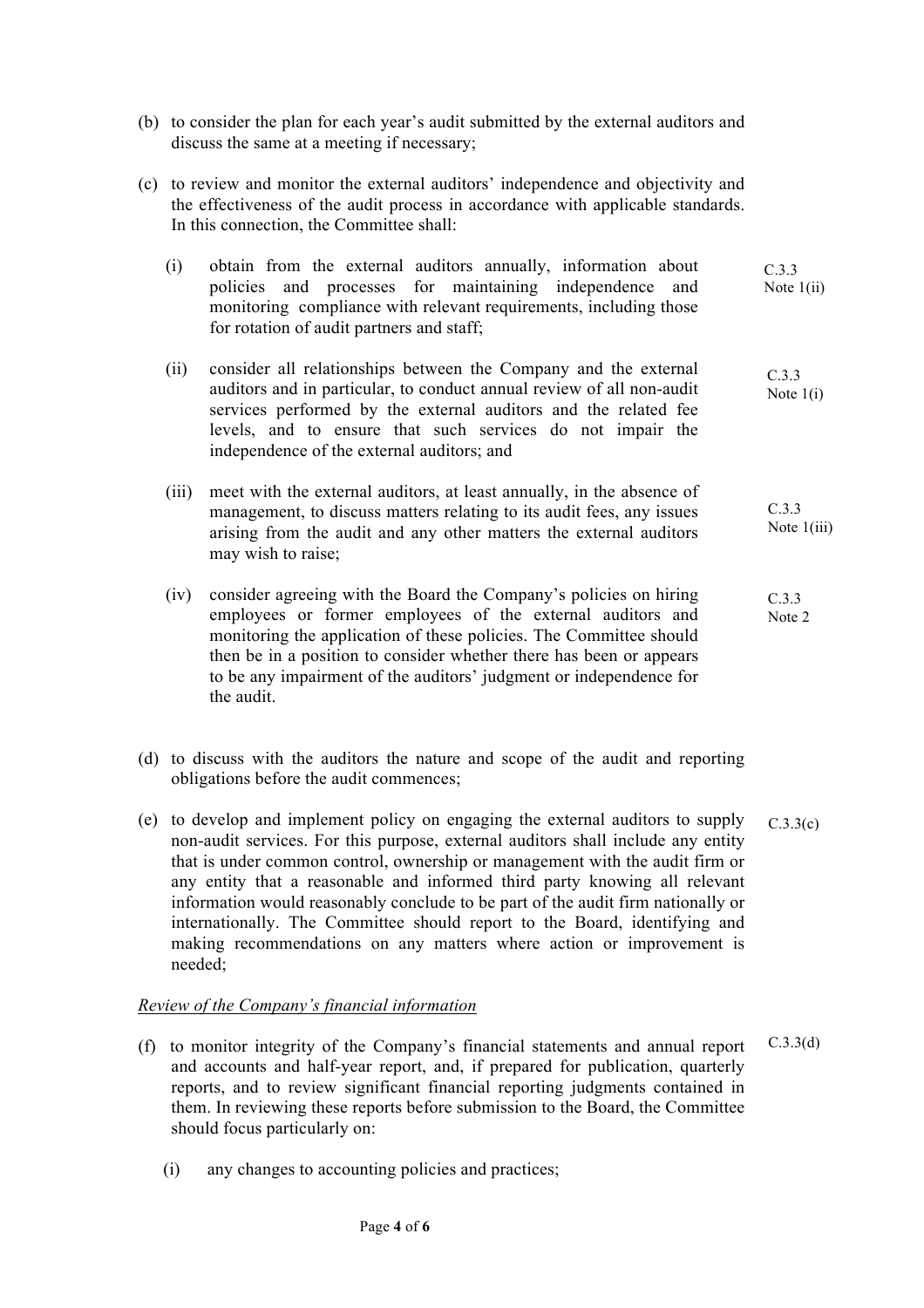- (ii) major judgmental areas;
- (iii) significant adjustments resulting from audit;
- (iv) the going concern assumptions and any qualifications;
- (v) compliance with accounting standards; and
- (vi) compliance with requirements under the Listing Rules and other regulatory and legal requirements in relation to financial reporting.
- (g) in regard to (f) above:
	- (i) members of the Committee should liaise with the Board and senior management and the Committee must meet, at least twice a year, with the Company's external auditors; and
	- (ii) the Committee should consider any significant or unusual items that are, or may need to be, reflected in the report and accounts, it should give due consideration to any matters that have been raised by the Company's staff responsible for the accounting and financial reporting function, compliance officer or auditors;

*Oversight of the Company's financial reporting system, risk management and internal control systems* 

- (h) to review the Company's financial controls, and unless expressly addressed by a separate board risk committee, or by the board itself, to review the Company's risk management and internal control systems;  $C.3.3(f)$
- (i) to discuss the risk management and internal control systems with management to ensure that management has performed its duty to have effective systems. This discussion should include the adequacy of resources, staff qualifications and experience, training programmes and budget of the Company's accounting and financial reporting function;  $C.3.3(g)$
- (j) to consider major investigation findings on risk management and internal control matters as delegated by the Board or on its own initiative and management's response to these findings; C.3.3(h)
- (k) to ensure co-ordination between the internal and external auditors, and to ensure that the internal audit function is adequately resourced and has appropriate standing within the Company, and to review and monitor its effectiveness; C.3.3(i)
- (l) to review the Group's financial and accounting policies and practices;  $C.3.3(j)$
- (m) to discuss any problems and reservations arising from the interim and final audits, and any matters the external auditors may wish to discuss (in the absence of management where necessary) and to assist in the resolution of any disagreements or difference between the external auditors and management;